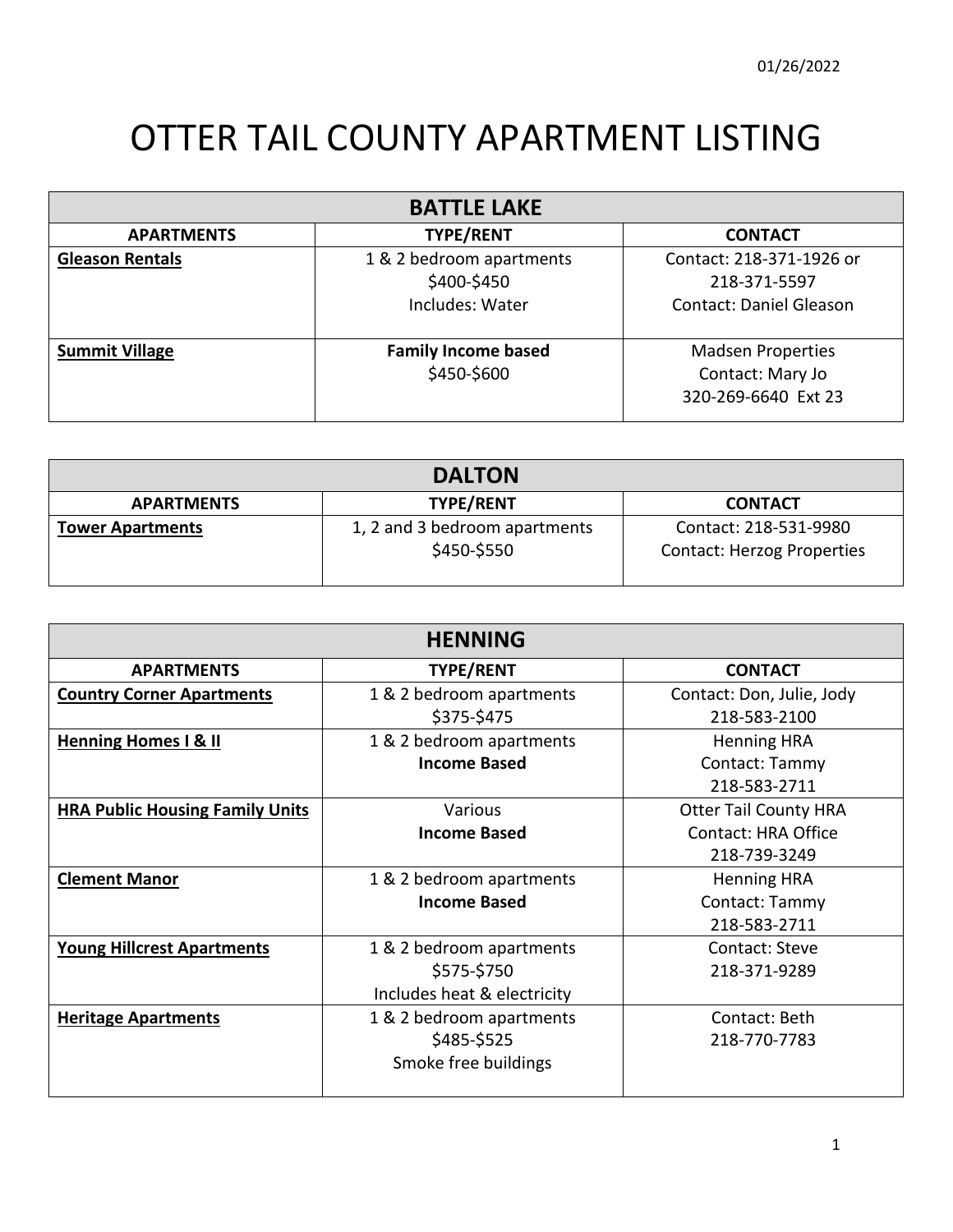| <b>Star City Apartments</b> | 1 & 2 bedroom apartments        | Contact: Beth          |
|-----------------------------|---------------------------------|------------------------|
|                             | \$485-\$525                     | 218-770-7783           |
|                             | Smoke free buildings            |                        |
| <b>Sunrise Apartments</b>   | Efficiency-2 bedroom apartments | Contact: Jamie & Corey |
|                             |                                 | 218-770-6100           |

| <b>PARKERS PRAIRIE</b>    |                          |                          |
|---------------------------|--------------------------|--------------------------|
| <b>APARTMENTS</b>         | <b>TYPE/RENT</b>         | <b>CONTACT</b>           |
| <b>Prairie Village I</b>  | 1 & 2 bedroom apartments | <b>Madsen Properties</b> |
|                           |                          | Contact: Mary Jo         |
|                           |                          | 320-269-6640 Ext 23      |
| <b>Prairie Village II</b> | Elderly/Disabled         | <b>Madsen Properties</b> |
|                           | <b>Income Based</b>      | Contact: Mary Jo         |
|                           | 1 bedroom apartments     | 320-269-6640 Ext 23      |
| <b>Willow Square</b>      | Elderly/Disabled         | <b>Madsen Properties</b> |
|                           | <b>Income Based</b>      | Contact: Mary Jo         |
|                           | 1 bedroom apartments     | 320-269-6640 Ext 23      |

| <b>PELICAN RAPIDS</b>            |                                     |                                   |
|----------------------------------|-------------------------------------|-----------------------------------|
| <b>APARTMENTS</b>                | <b>TYPE/RENT</b>                    | <b>CONTACT</b>                    |
| <b>Mill Pond Apartments</b>      | Elderly/Disabled                    | Contact: Margaret                 |
|                                  | <b>Income Based</b>                 | 218-863-5085                      |
| <b>Pelican Rapids-14 Plex</b>    | 1 & 2 bedroom apartments            | <b>Contact: ASA Property</b>      |
|                                  | \$620 -- \$720                      | Management                        |
|                                  | Includes: heat, water, sewer and    | 888-710-7764                      |
|                                  | garbage                             |                                   |
| <b>HRA Public Housing Family</b> | Various                             | Contact: HRA Office               |
| <b>Units</b>                     | <b>Income Based</b>                 | 218-739-3249                      |
|                                  |                                     |                                   |
| <b>Ridgecrest Apartments</b>     | 2 & 3 bedroom apartments            | Pelican Housing LP                |
| 305 10 <sup>th</sup> Avenue SE   | <b>Income Based</b>                 | Contact: 218-863-6600             |
| Pelican Rapids, MN 56572         |                                     |                                   |
| <b>Riverside Apartments</b>      | 1 & 2 bedroom apartments            | <b>Contact: Herzog Properties</b> |
| 424 $1st$ Ave NW                 | Includes: water, sewer and garbage  | 218-531-9980                      |
| Pelican Rapids, MN 56572         |                                     |                                   |
| <b>Townhomes of Pelican</b>      | 2 & 3 bedroom townhomes             | Contact: Jed Miller               |
|                                  | \$820-\$920                         | 218-863-4810                      |
|                                  | Includes: water, sewer, and garbage |                                   |
|                                  |                                     |                                   |
|                                  |                                     |                                   |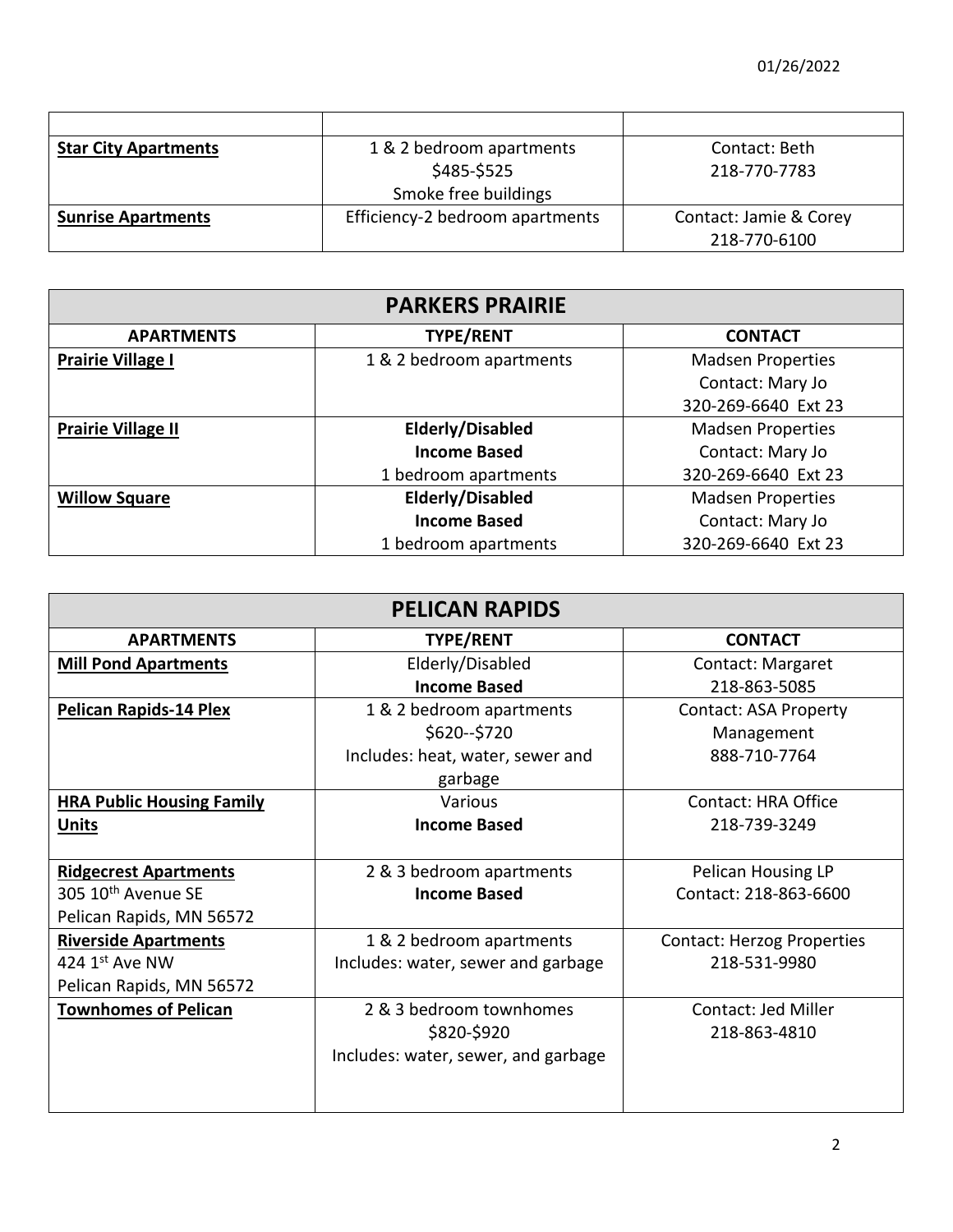| <b>Westfield Apartments</b> | 1-3 bedroom apartments | <b>Contact: Herzog Properties</b> |
|-----------------------------|------------------------|-----------------------------------|
|                             |                        | 218-531-9980                      |
| <b>Kathleen Hoover</b>      | 1 bedroom units        | 701-729-3006                      |

| <b>PERHAM</b>                       |                                    |                                |
|-------------------------------------|------------------------------------|--------------------------------|
| <b>APARTMENTS</b>                   | <b>TYPE/RENT</b>                   | <b>CONTACT</b>                 |
| <b>Country Pine Apartments</b>      |                                    |                                |
| 508 Pinewood Lane                   | 1, 2 & 3 bedroom apartments        | Contact: Stacy                 |
| Perham, MN 56573                    |                                    | <b>Grow Perham</b>             |
|                                     |                                    | 218-298-4732                   |
| 506 Pinewood Lane                   | Efficiency & 1 bedroom apartments  |                                |
| Perham, MN 56573                    | Includes: Water, sewer and garbage |                                |
| <b>Fairview Apartments</b>          | Various                            | Contact:218-346-9700           |
| 311 5 <sup>th</sup> Ave SE          |                                    |                                |
| Perham, MN 56573                    |                                    |                                |
| <b>Pointe Properties</b>            | Various                            | Contact: 218-346-5295          |
|                                     |                                    |                                |
| <b>Duplex Apartments</b>            | 2 bedroom apartments               | Contact: Janice                |
|                                     | Incudes: some utilities            | 218-385-2074                   |
|                                     |                                    |                                |
| <b>Gleason Rentals</b>              | 1,2, 3 and 4 bedrooms              | <b>Contact: Daniel Gleason</b> |
| 337 1st Ave NW                      | <b>Single Family Homes</b>         | 218-371-1926 or 218-371-5597   |
| Perham, MN 56573                    | (pay all utilities)                |                                |
|                                     |                                    |                                |
| <b>Gleason Rentals</b>              | Tri-Plex and 4-Plex                |                                |
| 320 1st Ave S                       | (all utilities included)           |                                |
| Perham, MN 56573                    | \$400-\$900                        |                                |
| <b>Lakeland Apartments</b>          | Elderly(55+)/disabled              | <b>Contact: Perham HRA</b>     |
|                                     | <b>Income based</b>                | 218-346-4582                   |
|                                     | 1 & 2 bedroom                      |                                |
| <b>Stephanie Kennedy</b>            | 2 bedrooms                         | Contact: 630-493-4416          |
|                                     | \$695                              |                                |
|                                     | month-month leases                 |                                |
| <b>Florence Hammers</b>             | Various rental information         | Contact: 218-346-6770          |
|                                     |                                    |                                |
| <b>Kevin &amp; Cindy License</b>    | 2 bedroom apartments               | Contact: 218-346-3769          |
|                                     | Various rental information         |                                |
| <b>David &amp; Denise Schornack</b> |                                    | Contact: Dave                  |
|                                     |                                    | 218-346-8107                   |
|                                     |                                    | Contact: Denise                |
|                                     |                                    | 218-371-1944                   |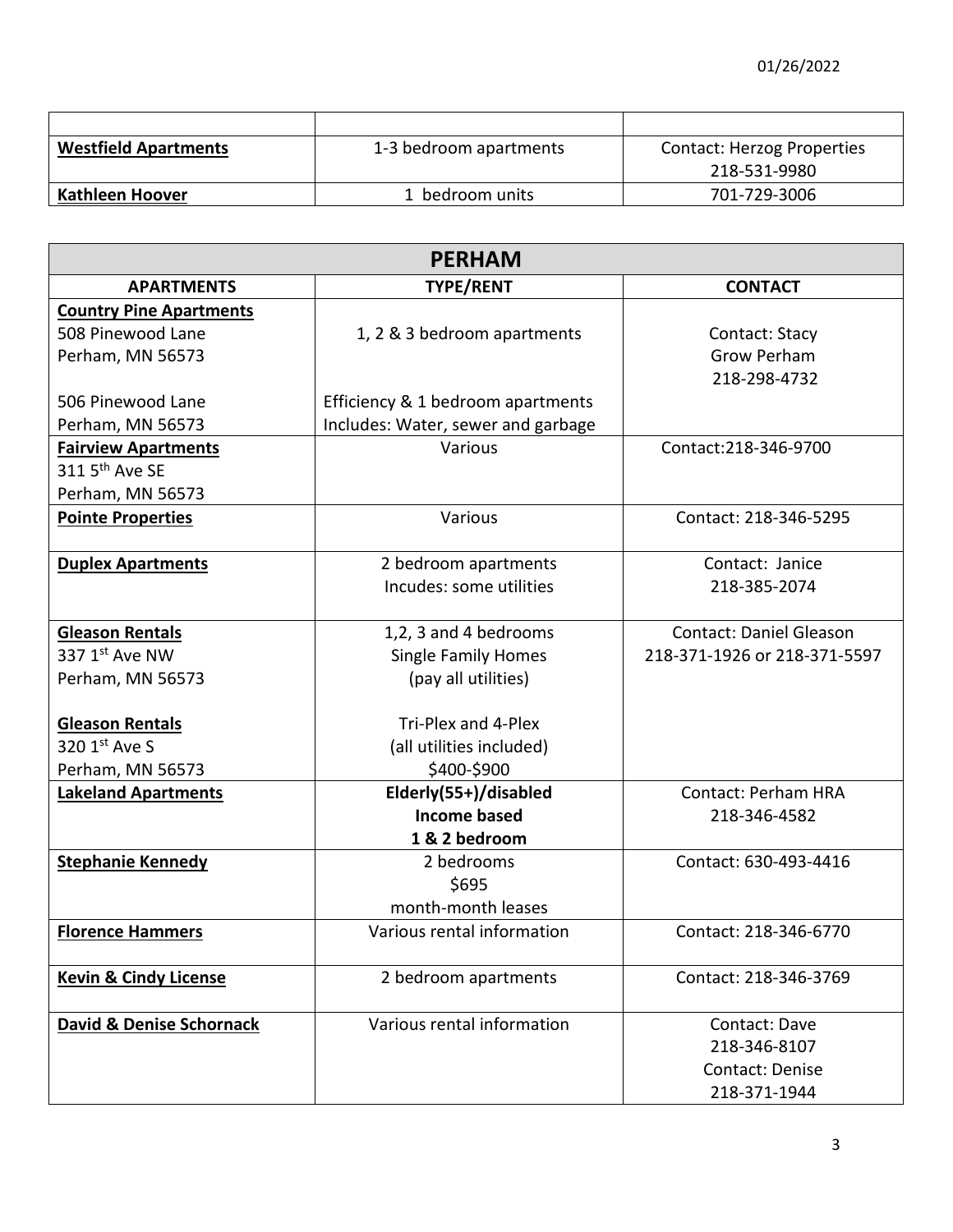| <b>Parkview Apartments</b>   | 1, 2 and 3 bedroom apartments        | Contact: Stacy     |
|------------------------------|--------------------------------------|--------------------|
|                              | \$490-\$650                          | <b>Grow Perham</b> |
|                              | Includes: Heat, water, sewer and     | 218-346-3255       |
|                              | garbage                              |                    |
| <b>Clearwater Apartments</b> | 1, 2, &3 bedroom apartments          | Contact: Stacy     |
|                              |                                      | Grow Perham        |
|                              |                                      | 218-346-3255       |
| <b>Sky View Apartments</b>   | Efficiency, 1 & 2 bedroom apartments | Contact: Stacy     |
|                              |                                      | Grow Perham        |
|                              |                                      | 218-346-3255       |
| <b>South Fork Apartments</b> | 1 & 2 bedroom apartments             | Contact: Stacy     |
|                              |                                      | Grow Perham        |
|                              |                                      | 218-346-3255       |
| <b>St James Manor</b>        | 1 bedroom apartments                 | Contact:           |
| Perham, MN 56573             | Elderly (62+)/Disabled               | 218-347-1854       |
|                              | <b>Income Based</b>                  |                    |
|                              | Includes: Water, sewer, garbage and  |                    |
|                              | heat                                 |                    |
| <b>Briarwood Apartments</b>  | 1 bedroom apartments                 | Contact:           |
| Perham, MN 56573             | Elderly (55+)/Disabled               | 218-347-1854       |
|                              | Includes utilities                   |                    |

| <b>NEW YORK MILLS</b>         |                                    |                               |
|-------------------------------|------------------------------------|-------------------------------|
| <b>APARTMENTS</b>             | <b>TYPE/RENT</b>                   | <b>CONTACT</b>                |
| <b>Country View Townhomes</b> | 2 and 3 bedroom townhomes          | Contact: 218-385-3568         |
| 400-406 John Mark Ave         | \$775-\$900                        |                               |
| New York Mills, MN 56567      | Includes: Heat, water, sewer and   |                               |
|                               | garbage                            |                               |
| <b>Eagleview Apartments</b>   | 1, 2 and 3 bedroom apartments      | Contact: Whitman              |
| 90 Miller Street              | \$650-\$750                        | 218-385-2875                  |
| New York Mills, MN 56567      | Includes: Water, sewer and garbage |                               |
| <b>Gardenview Apartments</b>  | 1, 2 and 3 bedroom apartments      | Contact: MMCDC                |
| 412 Randall Drive             |                                    | 119 Graystone Plaza Suite 100 |
| New York Mills, MN 56567      | Includes: Water, sewer and garbage | Detroit Lakes, MN 56501       |
|                               |                                    | 218-847-5641                  |
|                               |                                    | www.mmcdc.com                 |
|                               |                                    | Contact: MMCDC                |
| <b>Summerplace Apartments</b> | 2 and 3 bedroom apartments         | 119 Graystone Plaza Suite 100 |
| 105 Wendy Woods Lane          | \$565-\$660                        | Detroit Lakes, MN 56501       |
| New York Mills, MN 56567      | Includes: Water, sewer and garbage | 218-847-5641                  |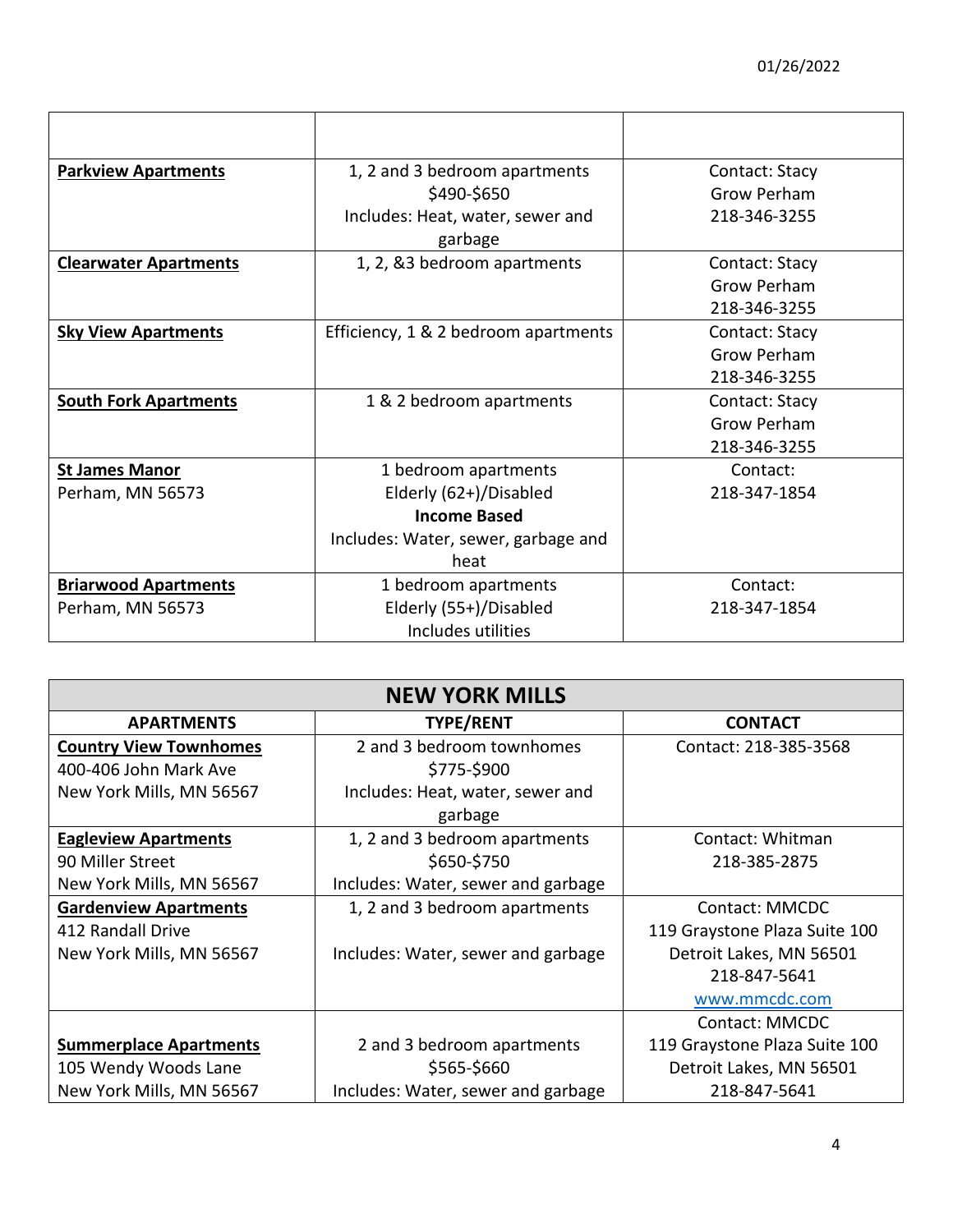|                                  |                                | www.mmcdc.com            |
|----------------------------------|--------------------------------|--------------------------|
| <b>Finlandia Apartments</b>      | 1 bedroom apartments           | <b>Madsen Properties</b> |
|                                  | Elderly/Disabled               | Contact: Mary Jo         |
|                                  | <b>Income Based</b>            | 320-269-6640 ext 23      |
| <b>Heritage Manor</b>            | 1 bedroom apartments           | Contact: 218-385-2005    |
| 105 Edgewood Street              | <b>Income Based</b>            |                          |
| New York Mills, MN 56567         |                                |                          |
| <b>Kaleva Apartments</b>         | <b>Elderly/Disabled</b>        | Contact: 218-385-3273    |
| 205 North Walker Avenue          | <b>Income Based</b>            |                          |
| New York Mills, MN 56567         |                                |                          |
| <b>HRA Public Housing Family</b> | Various                        | Contact: HRA Office      |
| <b>Units</b>                     | <b>Income Based</b>            | 218-739-3249             |
|                                  |                                |                          |
| <b>Scandia Apartments</b>        | 1 and 2 bedroom apartments     | <b>Madsen Properties</b> |
|                                  | Elderly/Disabled               | Contact: Mary Jo         |
|                                  | <b>Income Based</b>            | 320-269-6640 Ext 23      |
| <b>Gleason Rentals</b>           | 3bedroom home                  | Contact: Daniel          |
|                                  |                                | 218-371-5597             |
| <b>Tri-Plex</b>                  | 2 bedroom apartments           | Contact: Janice          |
|                                  |                                | 218-385-2074             |
| <b>Home Rental</b>               | 2 bedroom apartment with extra | Contact: Janice          |
|                                  | space                          | 218-385-2074             |
|                                  |                                |                          |

| <b>ROTHSAY</b>         |                  |                       |
|------------------------|------------------|-----------------------|
| <b>APARTMENTS</b>      | <b>TYPE/RENT</b> | <b>CONTACT</b>        |
| <b>Rothsay Housing</b> | Elderly/Disabled | Contact: 218-731-9406 |
| Center Ave             |                  |                       |
| Rothsay, MN 56567      |                  |                       |

| <b>UNDERWOOD</b>                 |                         |                   |  |
|----------------------------------|-------------------------|-------------------|--|
| <b>APARTMENTS</b>                | <b>TYPE/RENT</b>        | <b>CONTACT</b>    |  |
| <b>HRA Public Housing Family</b> | Various                 | Contact:Pam       |  |
| <b>Units</b>                     | <b>Income Based</b>     | <b>HRA Office</b> |  |
|                                  |                         | 218-739-3249      |  |
| <b>Tamarac Apartments</b>        | <b>Income Based</b>     | Contact: Jean     |  |
|                                  | <b>Elderly/Disabled</b> | 701-212-9839      |  |
|                                  | No pets                 |                   |  |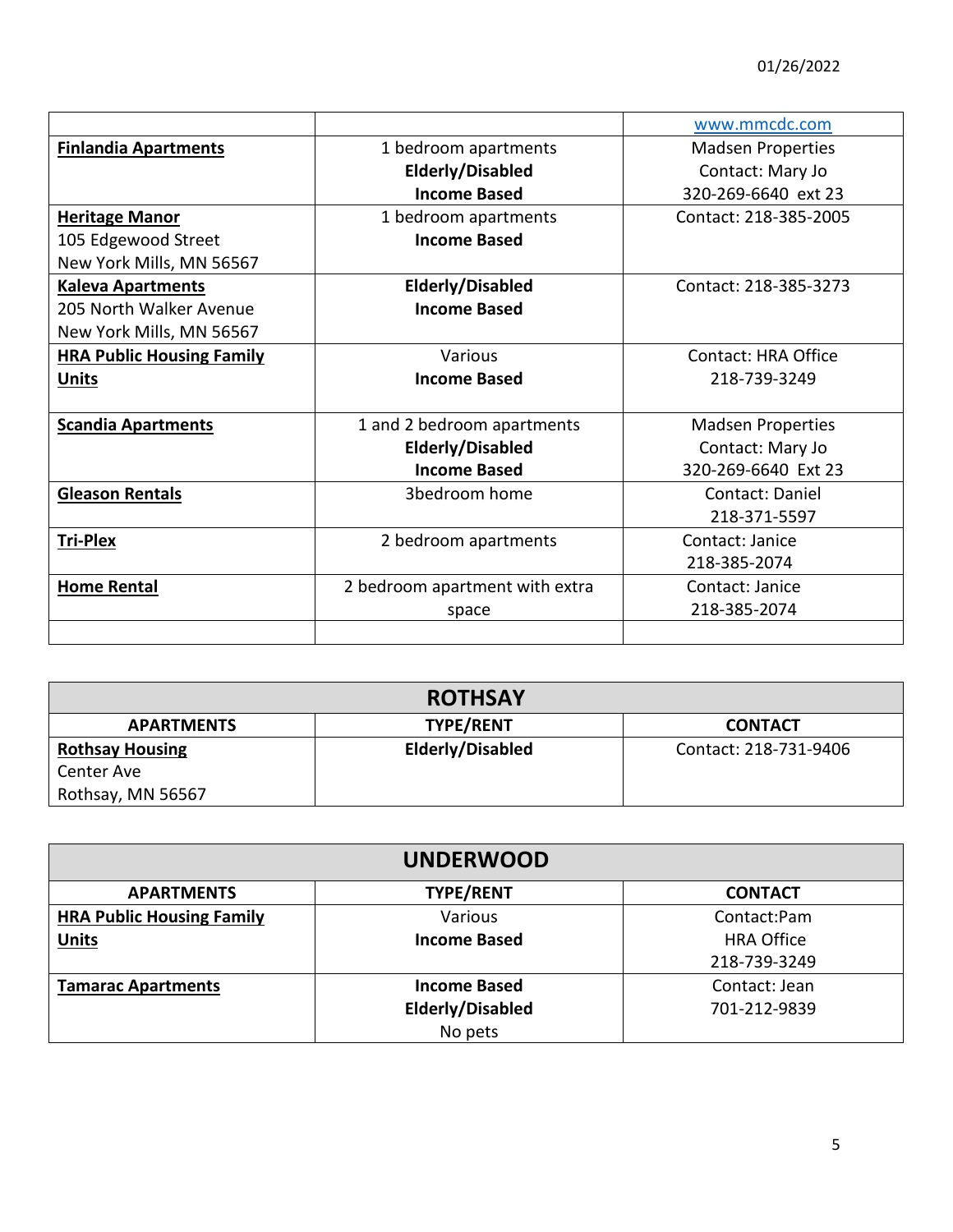| <b>FERGUS FALLS</b>                   |                                 |                                 |
|---------------------------------------|---------------------------------|---------------------------------|
| <b>APARTMENTS</b>                     | <b>TYPE/RENT</b>                | <b>CONTACT</b>                  |
| <b>Augustana Apartments</b>           | Efficiency, 1 and 2 bedroom     | Contact: Diana                  |
|                                       | apartments                      | 218-739-9506                    |
|                                       | <b>Income Based</b>             |                                 |
| <b>Cardinal Apartments</b>            | 1,2, 3 and 4 bedroom apartments | Contact: Diana                  |
|                                       | <b>Income Based</b>             | 218-739-9506                    |
| <b>Cascade Properties</b>             | 1, 2 and 3 bedroom apartments   | DW Jones Management, Inc.       |
|                                       | <b>Income Based</b>             | <b>PO Box 340</b>               |
|                                       |                                 | Walker, MN 56484                |
|                                       |                                 | 1-800-810-2853                  |
|                                       |                                 | 218-547-3307                    |
|                                       |                                 | www.dwjonesmanagement.com       |
| <b>Public Housing Family Duplexes</b> | 3 bedroom apartments            | <b>HRA Office</b>               |
|                                       | <b>Income Based</b>             | Contact: Pam                    |
|                                       |                                 | 218-739-3249                    |
| <b>River Bend Apartments</b>          | 1 bedroom apartments            | Contact: Diane                  |
|                                       | <b>Income Based</b>             | 218-736-2557                    |
|                                       | Includes: All utilities except  |                                 |
|                                       | electric                        |                                 |
| <b>Riverview Heights</b>              | 1 bedroom apartments            | <b>HRA Office</b>               |
|                                       | <b>Income Based</b>             | Contact: Pam                    |
|                                       |                                 | 218-739-3249                    |
| <b>Aspen Green II</b>                 | 1 and 2 bedroom apartments      | <b>Contact: NETA Properties</b> |
|                                       |                                 | 701-293-7909                    |
|                                       |                                 |                                 |
| <b>Westown Manor</b>                  | 1 and 2 bedroom apartments      | Contact: Dave Knutson, Manager  |
| 210 Cascade St.                       | 1 bedroom efficiency            | 218-736-6683                    |
|                                       |                                 |                                 |
|                                       |                                 |                                 |
| <b>College Street Apartments</b>      | 2 bedroom apartments            | Contact: Joel                   |
|                                       |                                 | 218-770-1781                    |
|                                       | Includes: Water, sewer and      |                                 |
|                                       | garbage. Also includes          |                                 |
| <b>Spruce Place Apartments</b>        |                                 |                                 |
| W Spruce & 2 <sup>nd</sup> Ave N      |                                 |                                 |
| Fergus Falls, MN 56537                | 1 & 2 bedroom apartments        | Contact: Jeff or Joy            |
|                                       |                                 | 218-998-4500                    |
|                                       |                                 |                                 |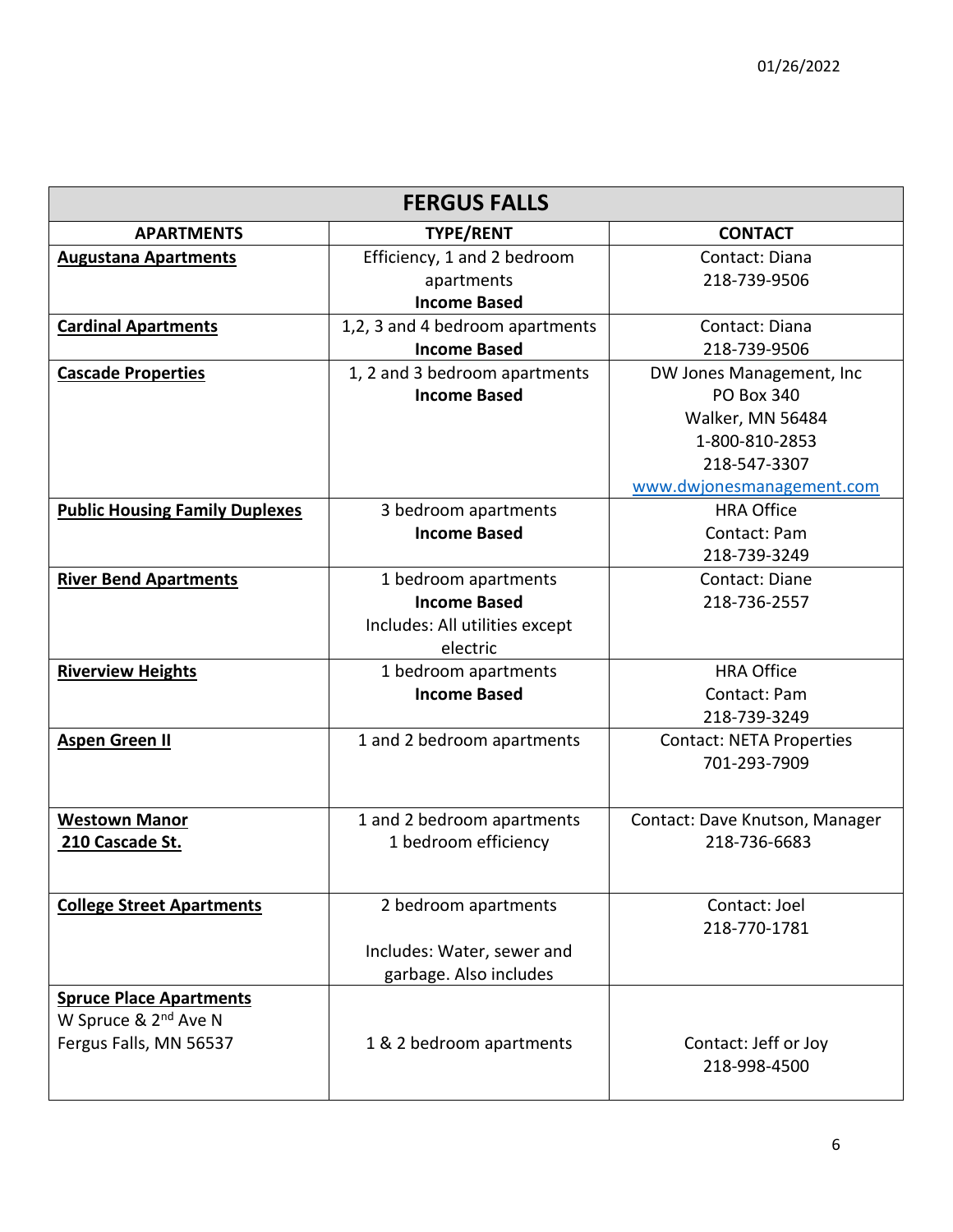| <b>Laurel Apartments</b>                               | 1&2 bedroom apartments           |                                           |
|--------------------------------------------------------|----------------------------------|-------------------------------------------|
| 816 West Laurel Street                                 |                                  |                                           |
| Fergus Falls, MN 56537                                 |                                  |                                           |
|                                                        |                                  |                                           |
| <b>Colonial Village</b>                                | 1,2, 3 and 4 bedroom apartments  |                                           |
|                                                        |                                  | Contact: Thies & Tallie Management        |
|                                                        |                                  | 218-739-3795                              |
| <b>Pleasant View</b>                                   |                                  |                                           |
| Fergus Falls, MN 56537                                 | 1 and 2 bedroom apartments       |                                           |
| <b>Broadway Apartments</b>                             |                                  |                                           |
| Fergus Falls, MN 56537                                 | 1 and 2 bedroom apartments       |                                           |
|                                                        |                                  |                                           |
| <b>Westridge Apartments I</b>                          | 1 and 2 bedroom apartments       | Contact: David                            |
| 1501 College Way                                       |                                  | 844-433-9378                              |
| Fergus Falls, MN 56537                                 |                                  | <b>Fergus Enterprise</b>                  |
| <b>Timber Place Townhomes</b>                          | 2 and 3 bedroom apartments       | Contact: HRA                              |
|                                                        | <b>Income Restricted</b>         | 218-739-3249                              |
|                                                        |                                  |                                           |
| <b>Concord Properties</b>                              | Efficiency and 1 bedroom         | Contact: Victor Lundeen (Buzz)            |
|                                                        | apartments                       | 218-736-5433                              |
|                                                        | \$360-\$420                      |                                           |
|                                                        | Includes: Heat, sewer, water and |                                           |
|                                                        | garbage                          |                                           |
| <b>North Union Apartments &amp; West</b>               | 1 and 2 bedroom apartments       | <b>Contact: Herzog Properties</b>         |
| <b>Lincoln Apartments</b>                              |                                  | 218-531-9980                              |
| 1004 North Court                                       |                                  |                                           |
| Fergus Falls, MN 56537                                 |                                  |                                           |
| <b>Lincoln Avenue Apartments</b>                       | Efficiency and 2 bedroom         | Contact: Randy Synstelien<br>218-205-5690 |
| Corner of Broadway & Lincoln<br>Fergus Falls, MN 56537 | apartments<br>\$420-\$650        |                                           |
|                                                        | Limited utilities included       |                                           |
| <b>West Side Heights</b>                               | 1 and 2 bedroom apartments       | Contact: Wendell & Lois Kelm              |
| 1045 Westside Drive                                    |                                  | 218-736-2917                              |
| Fergus Falls, MN 56537                                 |                                  |                                           |
|                                                        |                                  |                                           |
| <b>Riverside Apartments</b>                            | 1,2, & 3 bedroom apartments      | <b>Contact: Herzog Properties</b>         |
| 911 E Lincoln                                          |                                  | 218-531-9980                              |
| Fergus Falls, MN 56537                                 |                                  | 218-736-9376                              |
| Lindenwood                                             | 1&2 bedroom apartments           |                                           |
|                                                        |                                  |                                           |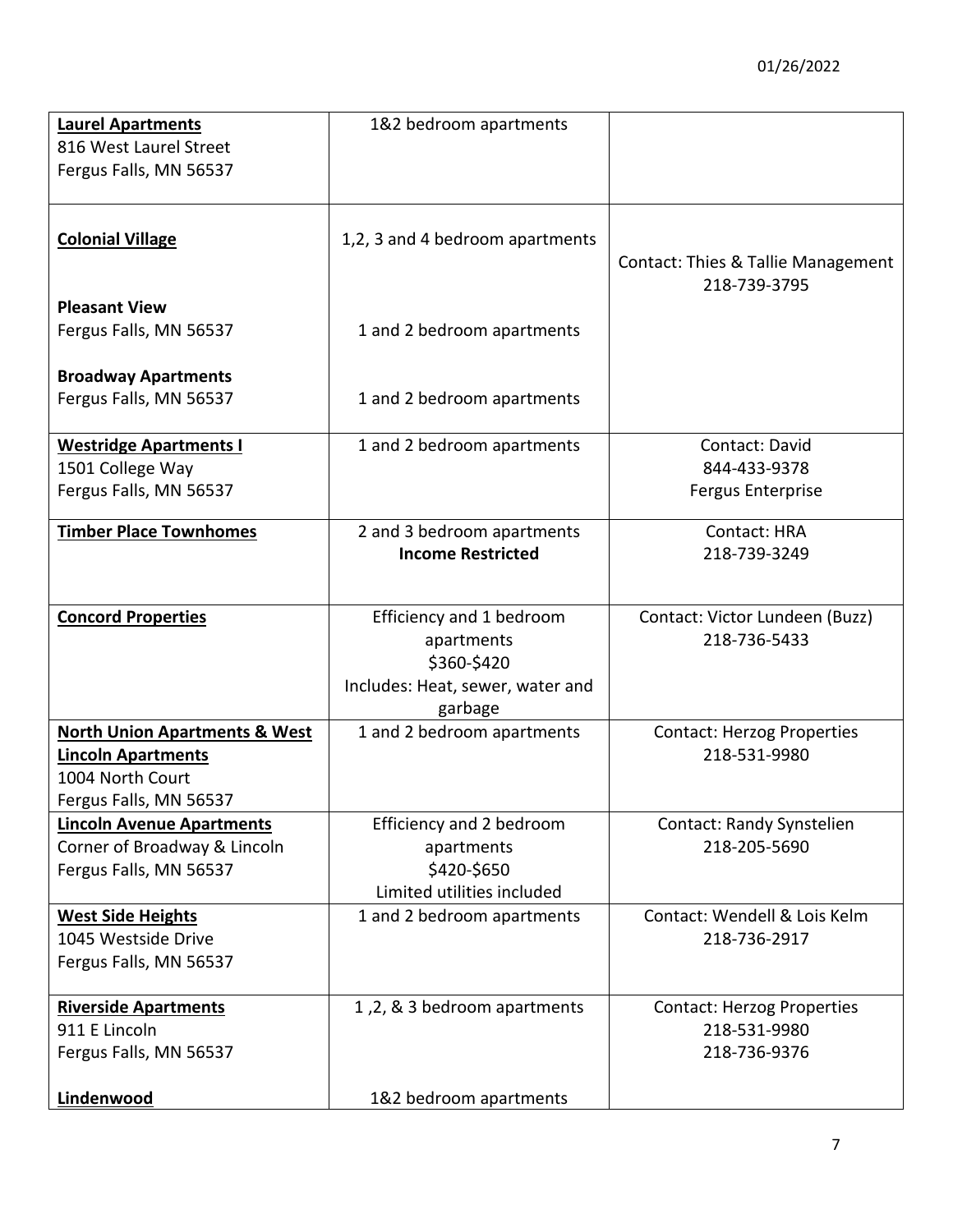| 913 E Vernon                                                                   |                                               |                                                                      |
|--------------------------------------------------------------------------------|-----------------------------------------------|----------------------------------------------------------------------|
| <b>Courtyard Apartments</b><br>407 W Fir                                       | 1&2 bedroom apartments                        |                                                                      |
| <b>Legacy Apartments</b><br>401 S Tower Rd                                     | Studio - 3 bedroom apartments                 |                                                                      |
| <b>Other Apartment Addresses</b><br>809 E Cavour                               | 1 &2 bedroom apartments                       |                                                                      |
| 414-418 E Cherry                                                               | 1 & 2 bedroom apartments                      |                                                                      |
| 414-424 E Cedar                                                                | 2 bedroom apartments                          |                                                                      |
| 1113-1123 North Aurdal                                                         | 2 bedroom apartments                          |                                                                      |
| <b>Otter Properties</b><br>Lincoln Ave<br>Fergus Falls, MN 56537               | 1 and 2 bedroom apartments                    | Contact: Jessica<br>218-739-2232                                     |
| Summit I & II<br>810 & 820 E Summit<br>Fergus Falls, MN 56537                  | 2 bedroom apartments                          | Contact: Joyce<br>844-433-3278<br><b>Fergus Enterprises</b>          |
| <b>Swan III Apartments</b>                                                     | 1-3 bedroom apartments                        | Contact: Contact: Joyce<br>844-433-3278<br><b>Fergus Enterprises</b> |
| <b>Merz Properties</b><br><b>Duplex</b><br>4-Plex<br>6-Plex                    | 1, 2 and 3 bedroom apartments<br>\$695-\$1000 | <b>Contact: Larry Merz</b><br>218-736-4731                           |
| <b>Stanton Ave Apartments</b><br>618-632 Stanton Ave<br>Fergus Falls, MN 56537 | 2 bedroom                                     | Contact: Steve Benjamin<br>218-736-4501                              |
| <b>Cavour Ave Apartments</b><br>614-636 Cavour Ave<br>Fergus Falls, MN 56537   | 2 bedroom                                     |                                                                      |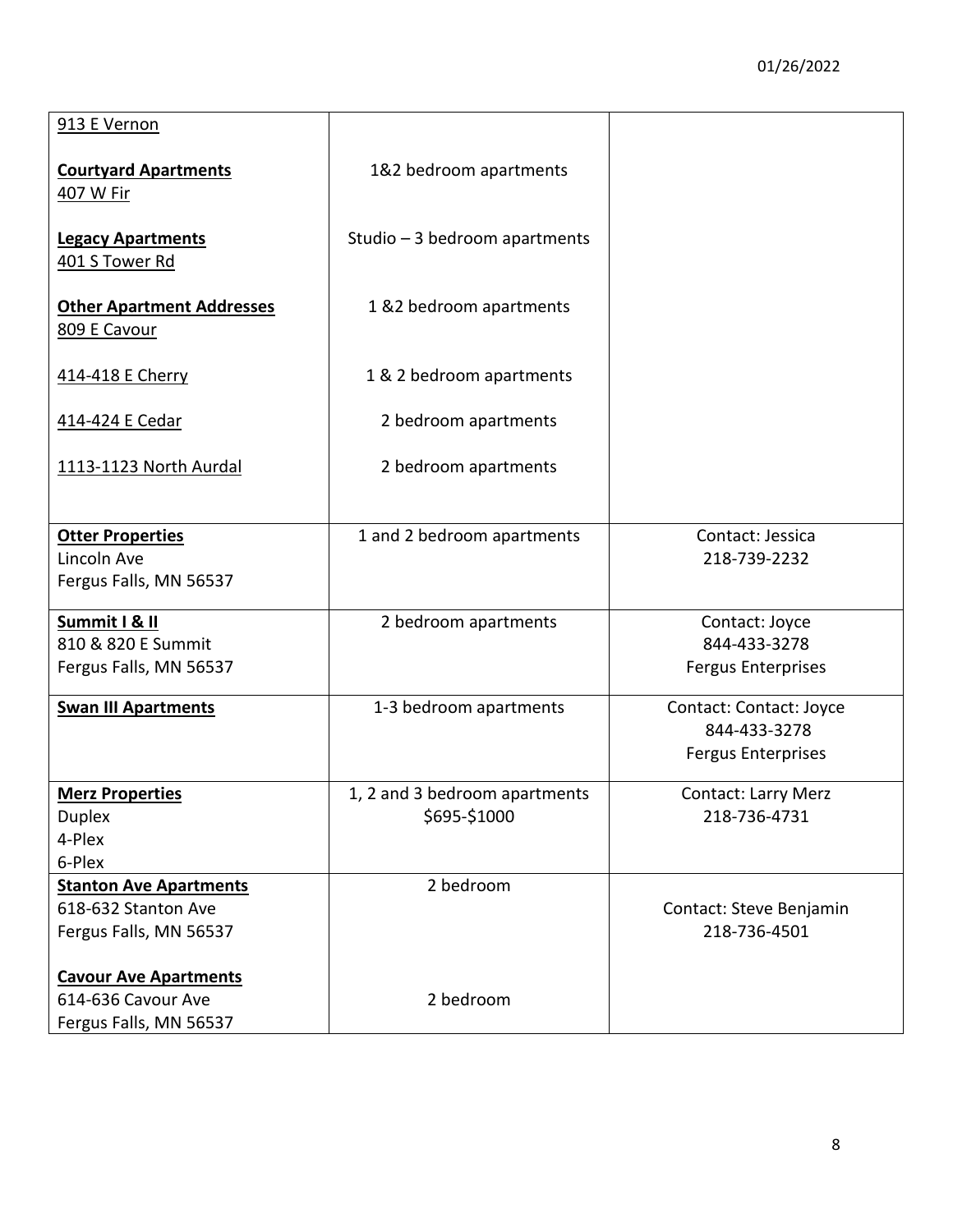| <b>Westridge Apartments II</b><br>1515 College way                                 | 1 & 2 bedroom apartments                                                                             | Contact: David<br>844-433-9378                                      |
|------------------------------------------------------------------------------------|------------------------------------------------------------------------------------------------------|---------------------------------------------------------------------|
| Fergus Falls, MN 56537                                                             |                                                                                                      | <b>Fergus Enterprises</b>                                           |
| <b>River Inn</b><br>133 South Mill<br>Fergus Falls, MN 56537                       | Studio, 1 & 2 bedroom apartments<br>Starting at \$350                                                | Contact: 218-739-4140                                               |
| <b>Swan I Apartments</b><br>719 E Cavour<br>Fergus Falls, MN 56537                 | 1& 2 bedroom apartments                                                                              | Contact: Contact: Joyce<br>844-433-3278                             |
| <b>River Bluff Apartments</b><br>306 Western Avenue<br>Fergus Falls, MN 56537      | 1, 2 & 3 bedroom apartments<br>\$700-\$900<br>Includes: Electric, heat, water and<br>sewer           | Contact: 218-736-6865                                               |
| <b>Goldenwood Apartments</b><br>1145 Friberg Ave<br>Fergus Falls, MN 56537         | 1 &2 bedroom apartments<br>Elderly (62+)/Disabled<br><b>Income Based</b>                             | <b>Madsen Properties</b><br>Contact: Mary Jo<br>320-269-6640 Ext 23 |
| Page House<br>221 East Cavour Ave<br>Fergus Falls, MN 56537                        | 1 bedroom apartments<br>Elderly (62+)/Disabled<br><b>Income Based</b>                                |                                                                     |
| <b>Silver Leaf Apartments</b><br>124 E Summit Ave<br>Fergus Falls, MN 56537        | 1 bedroom apartments<br>Elderly (62+)/Disabled<br><b>Income Based</b>                                |                                                                     |
| <b>Stetson Village Apartments</b><br>1060 Village Circle<br>Fergus Falls, MN 56537 | 1,2 & 3 bedroom apartments<br>\$850-\$1350<br>Includes: Water, sewer and<br>garbage<br>Elderly (55+) | Contact: Andrew or Jenna<br>218-770-4008                            |
| <b>Campus View</b><br>1628 and 1447 Patterson Loop<br>Fergus Falls, MN 56537       | Studio, 1,2 & 3 bedroom<br>apartments                                                                | Contact: Colleen<br>701-271-1551                                    |
| <b>Sunset Ridge</b><br>2387, 2337, and 2467 Pioneer Rd<br>Fergus Falls, MN 56537   | 1 & 2 bedroom apartments<br>\$735-\$895                                                              | Contact: Shannon<br>218-998-4555                                    |
| <b>Sherz Property Management</b>                                                   | Various                                                                                              | Contact: 877-743-7976                                               |